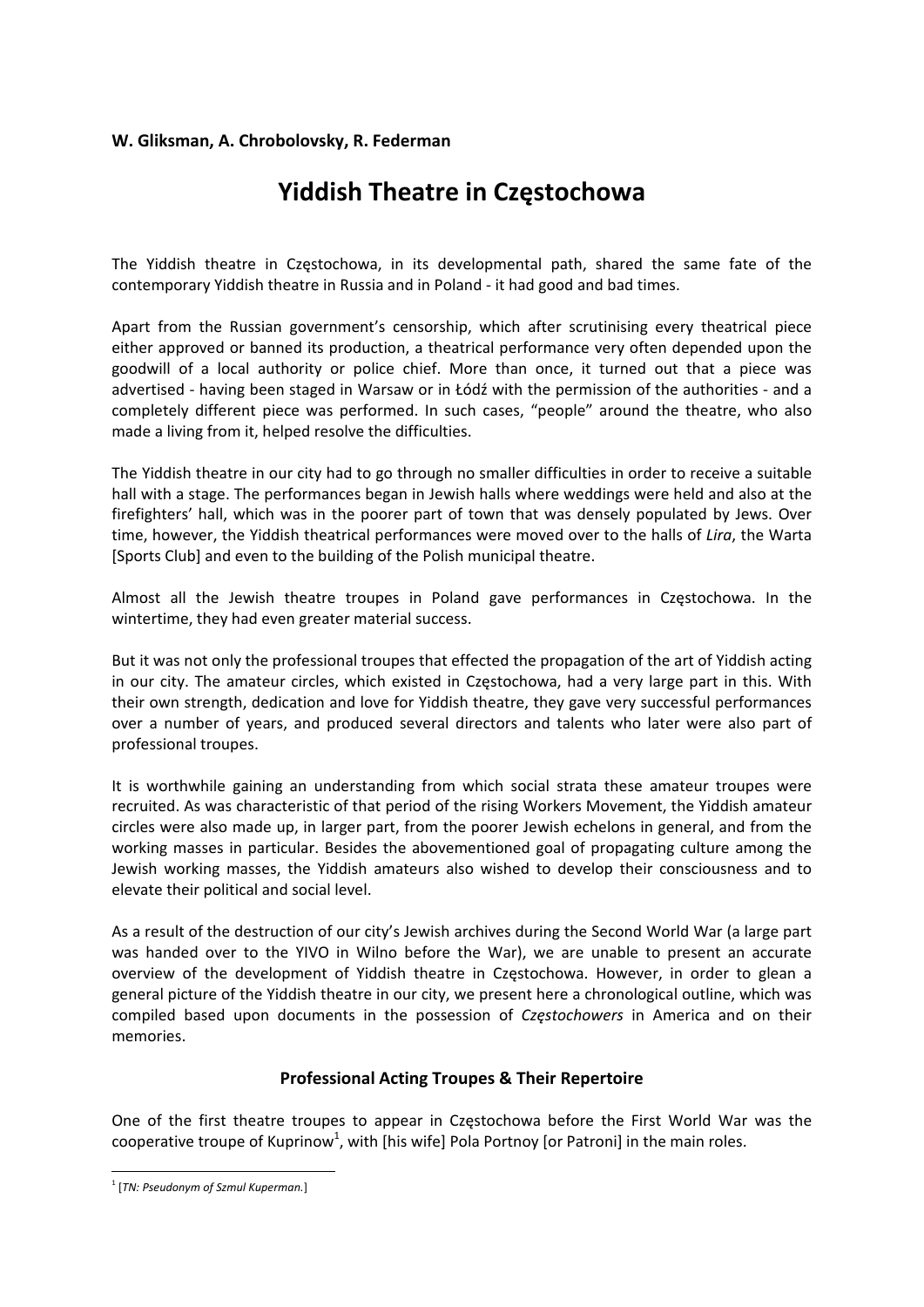Mojsze Zylberkasten's troupe of actors, which was directed by Wajshoff, spent a long time in Częstochowa. Zylberkasten directed several of the productions and acted himself [in them]. One of his performances was in *Die Neveyle* [The Carcass (1908)] by Perec Hirszbajn.

On 15th September 1912, a family evening was held at *Lira*, with the participation of Josef Tunkel (*Der Tunkler*). Sholem Aleichem's one‐act play *Mazel Tov* was staged, with the participation of Ms Sem, Jetta Pakuła, Sz. Frank, F. Szmulewicz, [and] R. and M. Bornsztajn.

On 21<sup>st</sup> and 22<sup>nd</sup> February 1913, the Yiddish troupe, under the direction of Madame Tryling and Adolf Berman, performed at the hall in *Lira*. The then-renowned actors Fogelnest, Kutner, Lażnowska, Gotfryd, Rozen, Gutherc and others formed part of this troupe. H.L. Żelazo was the troupe's director. They performed the three following shows:

- 1) *The Iron Lady*<sup>2</sup> ;
- 2) *Doktor Zayfenbloz* [Dr Soap‐Bubble<sup>3</sup> ];
- 3) *Die Amerikanerin* [The American<sup>4</sup>].

All three performances encountered great success. On  $13<sup>th</sup>$  March of that same year, the troupe performed Jacob Gordin's *The Oath*.

In the middle of the *Sukkos* days of 1913, two Yiddish troupes held performances at the *Lira*. One was directed by Michelson, performing the comic‐operetta *His Wife's Husband<sup>5</sup>* . The second was directed by Hendelist, with the plays *Dora* (a melodrama in four acts) and *The Yiddish King Lear* [by J. Gordin].

On 14<sup>th</sup> November of that same year, a Yiddish troupe performed a merry four-act operetta [entitled] "*The Funny Bird*" at the *Lira*.

In 1919, a troupe performed in Częstochowa, under the direction and with the participation of the Yiddish actor [Karl] Cymbalist and the soubrette Ajzenberg. A Częstochowa amateur [actress], Fela Fajnrajch‐Biro, participated in this troupe. They put on the pieces *The Street Singer*, *The Yeshiva Student* by [Izydor] Zołotarewski, *Broken Hearts* by Z. Libin, [and] *God, Man and Devil* and *The Yiddish King Lear* by Jacob Gordin.

In the first years of liberated Poland, we see in Częstochowa a whole array of Yiddish theatrical troupes, starring the most revered actors. Thus, in 1922‐23, E.R. Kamińska starred with her ensemble performing in three pieces: *The Seven Who Were Hanged*<sup>6</sup>, [and] *The Kreutzer Sonata* and *Mirele Efros*, [both by J. Gordin].

In 1924, the troupe of [Karl] Cymbalist and [his wife] Regina Cuker appeared in Częstochowa. Among others, actors Michał Klajn and Blatt took part. The shows were held at the hall of the Warta Sports Club on the Second *Aleja*. It is worth noting that, in this troupe, the Częstochowa amateur Mojsze Kohn took part. He later became a professional actor and passed the acting examination at the [Yiddish] Actors Union<sup>7</sup> in Warsaw. In 1925, Herman's drama studio visits Częstochowa. Among the then young acting, we see Melnik, Potaszyński and Motl Goldblum. They performed *The Green Fields* by Perec Hirszbajn and *Squaring* the Circle<sup>8</sup>. .

 <sup>2</sup> [*TN: Probably adapted from novel by the same title by "Shomer," or Nahum Meir Schaikewitz.*

<sup>3</sup> [*TN: We have as yet been unable to ascertain the existence of a play by this title.*]

 $^4$  [TN: Alternative title of the musical "The Girl of the West" by Yiddish dramatist Anshel Schorr and composer Joseph Rumshinsky.]<br><sup>5</sup> [TN: Alternative title of "The Bigamists" by H. Meyzel.]

<sup>&</sup>lt;sup>6</sup>[TN: Adapted from the 1908 novella of the same title by Russian author Leonid Andreyev.]

<sup>7&</sup>lt;br>TIN: Officially named "Związek Artystów Scen Żydowskich" (ZASŻ), or "Association of Jewish Stage Artists."]

<sup>8</sup> [*TN: Yiddish translation of the play in Russian by Valentin Katayev.*]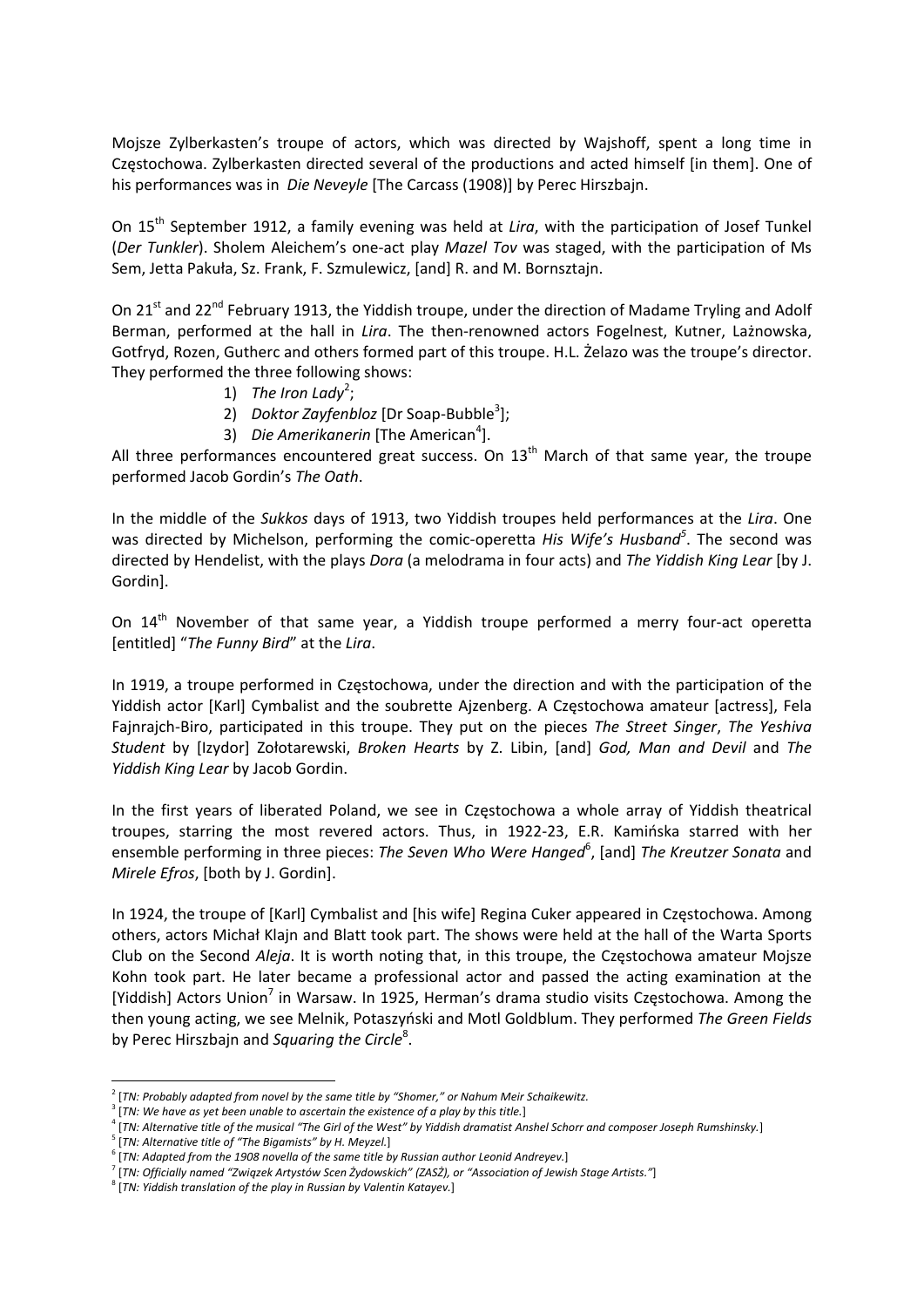

*Some of the repertoires of the actors' circles*

In 1927, for a lengthy period, the troupe of Nechome and Kadish [Chasz<sup>9</sup>] performed in Częstochowa. But from an array of successfully performed pieces and operettas, the one that had the greatest success was the play *The Golem*10, directed by Marek Arnstein. The shows were even attended by the Polish populace, which was a rarity in Poland.

These were the first steps towards a permanent Yiddish theatre in Częstochowa. The councilman from the Bundist faction in the Częstochowa City Council, R. Federman, passed a resolution with a decision to subsidise the Yiddish theatre with 1,000 *złoty*. The money was paid to the Yiddish Actors Union in Warsaw.

A committee for the Yiddish theatre was also formed from amongst the Jewish population of Częstochowa, with the participation of J. Rozenberg, Aron Perec, R. Federman, J. Sak, Z. Sztyller and others. An impressive banquet was held in connection with this. At the time, R. Federman was the representative of the Yiddish Actors Union in Poland for the professional theatrical troupes that appeared in Częstochowa.

The effect of these two facts was that touring Yiddish troupes began performing at the municipal Polish theatre's new building on ul. Kilińskiego. When we take into account that the first Yiddish

<sup>9</sup> [*TN: Wife and husband, founders of the Wilno Operetta Troupe.*]

 $10$  [TN: Most likely ref. to the 1921 "dramatic poem in eight scenes" by H. Leivick, which is a reworking of an old Jewish legend.]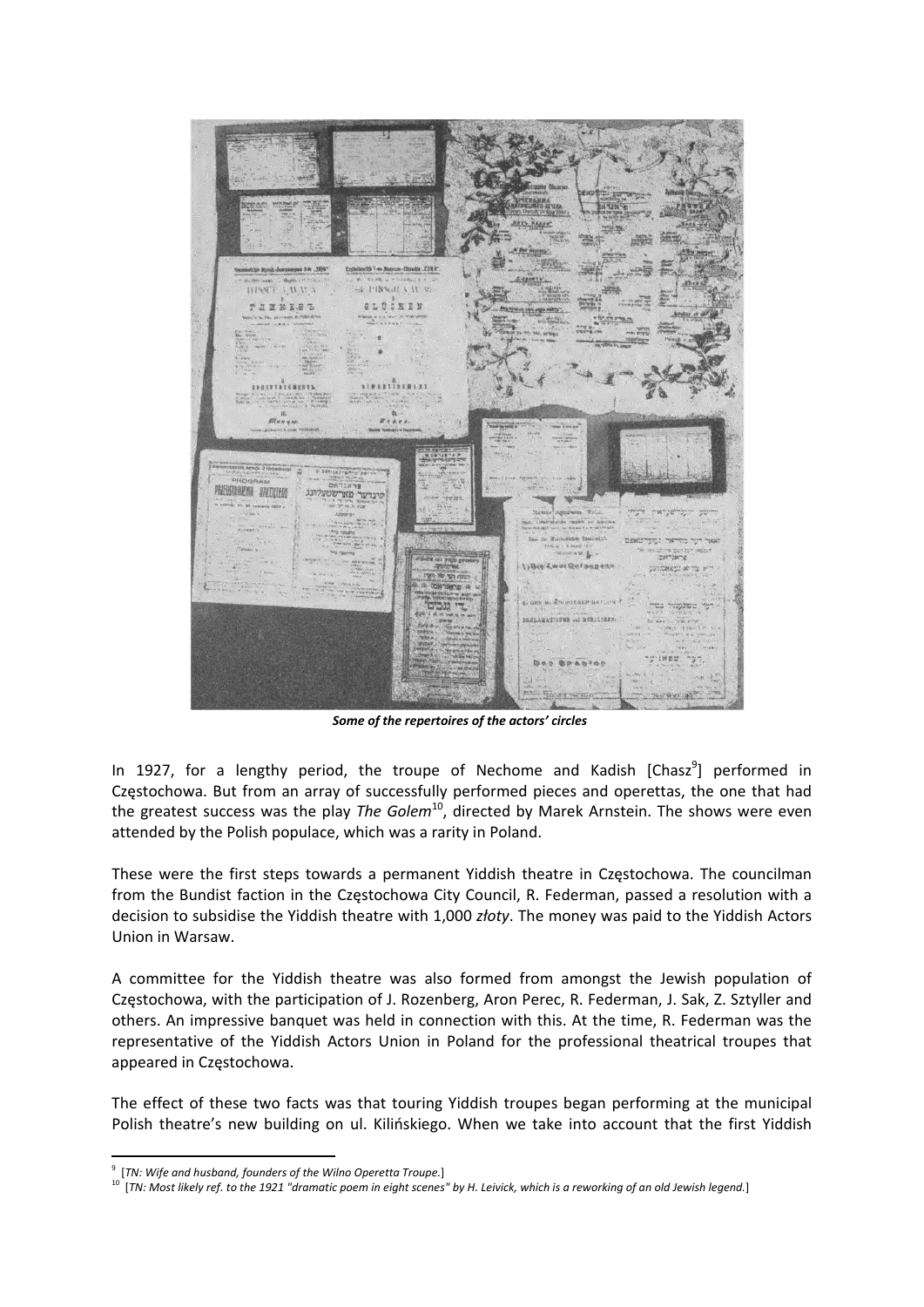shows were performed at the halls of the Firefighters', *Lira* or even the Warta [Sports Club] – the fact that the municipal theatre building was given over for a Yiddish performance is a very great achievement.

In 1928‐29, the Wilno Troupe, with Miriam Orleska and [Mordche] Mazo, visited Częstochowa. They performed Sholem Asch's *Kiddush Ha'Shem* [Sanctifying (God's) Name] with great success. Jakow Wajslic and Josef Kamień were also Częstochowa's guests.

Among the dramatic artists, who gave performances in our city, as well as appearances by individual actors from *Ha'Bima<sup>11</sup>* and the famous Russian actors' cabaret "The Blue Bird", it is worth mentioning Zygmunt Turkow and [his wife] Ida Kamińska, Jonas Turkow and [his wife] Diana Blumenfeld, Klara Segałowicz, Abram Morewski, Samberg, Aleksander Granach, Julius Adler, Benny Adler, Hersz Hardt, Wiktor Chenkin, Bracha Zefira, Hannah Rovina, Herc Grosbard, Ruchel Holcer, [Lejb] Szriftzecer and others.

All of them presented pieces from European and Yiddish repertoires. A brief look at a programme shows one what the Częstochowa Jewish public demanded ‐ thus [we see that] they performed *Hinkemann* [by Ernst Toller] with Julius Adler, *The Yellow Patch<sup>12</sup>* with Aleksander Granach, *Josie Kalb* [by I. J. Singer (1932)] with the Moryc Szwarc troupe, *Herr Lampertier* [?] with Zygmunt Turkow and Ida Kamińska, in [sic and] an array of other productions from the artistic repertoire.

Amongst the [musical] revue theatres and operetta troupes, it is worth mentioning the Ararat [Troupe], directed by Mojsze Broderzon, with actors Godik, Strugacz, Dzigan, Szumacher (a *Częstochower* son‐in‐law13), Ola Lilith, *Shayne* [Beautiful] Miriam [(M. Broderzon's wife)], Goldsztajn and others. The Azazel [Troupe] also visited Częstochowa. The operetta troupe of Herszkowicz, with Lajbel Winer and Malwina Wajner, also appeared in our city. The popular M. Kipnis and [his wife] Zimra Zeligfeld, Winogradow, Mojsze Rudinow and Ruth Leviash were very frequent guests of Jewish Częstochowa.

We have little information on the entire array of performances that were held in Częstochowa shortly before the Nazi occupation.

## **Amateur Troupes and Their Repertoires**

The amateur Yiddish theatre in Częstochowa, according to what Chaim‐Lajb Szwarc writes in [his article] *Częstochowa Becomes a City*, had its origins in Jakow-Ber Silver's<sup>14</sup> children's troupe. The first piece which they performed was *The Two Kuni Lemels* [by A. Goldfaden]. From this same children's group, the first amateur group was founded in 1905, in which Jakow‐Ber Silver, Dawid Zytman, Miss Rubinsztajn, Mojsze Sandler, Emanuel Klajnman, Wolf Majorczyk and others participated. At the time, they presented *Uriel Acosta*<sup>15</sup> with great success. Another amateur group, with the participation of Nuchem‐Jankel Fridman, Kopl the Lame, Gucza‐Ruchel the *Yumete's*, Hela Bida and Gucza Montag, already took part in the performances of professional actors from Mrs Arnstein's troupe, which was appearing in Częstochowa at the time.

 $^{\rm 11}$  [TN: The Stage; Hebrew-language theatre founded in Białystok in 1912, now the national theatre of Israel.]

<sup>&</sup>lt;sup>12</sup> [TN: Yiddish title of "Professor Mamlock" by Friedrich Wolf (1933), the first anti-Nazi propaganda play.]

<sup>&</sup>lt;sup>13</sup> [TN: As I. Szumacher was born in Łódź, this presumably means that his wife was from Częstochowa, but we have not been able as yet to *ascertain her identity.*]

 $^{14}$  [TN: His surname is spelt in two ways throughout this book: Zylber, as it was originally, and Silver, as he spelt it once in the US.]

<sup>15</sup> [*TN: Classic early Yiddish theatre piece, later adapted by A. Goldfaden*.]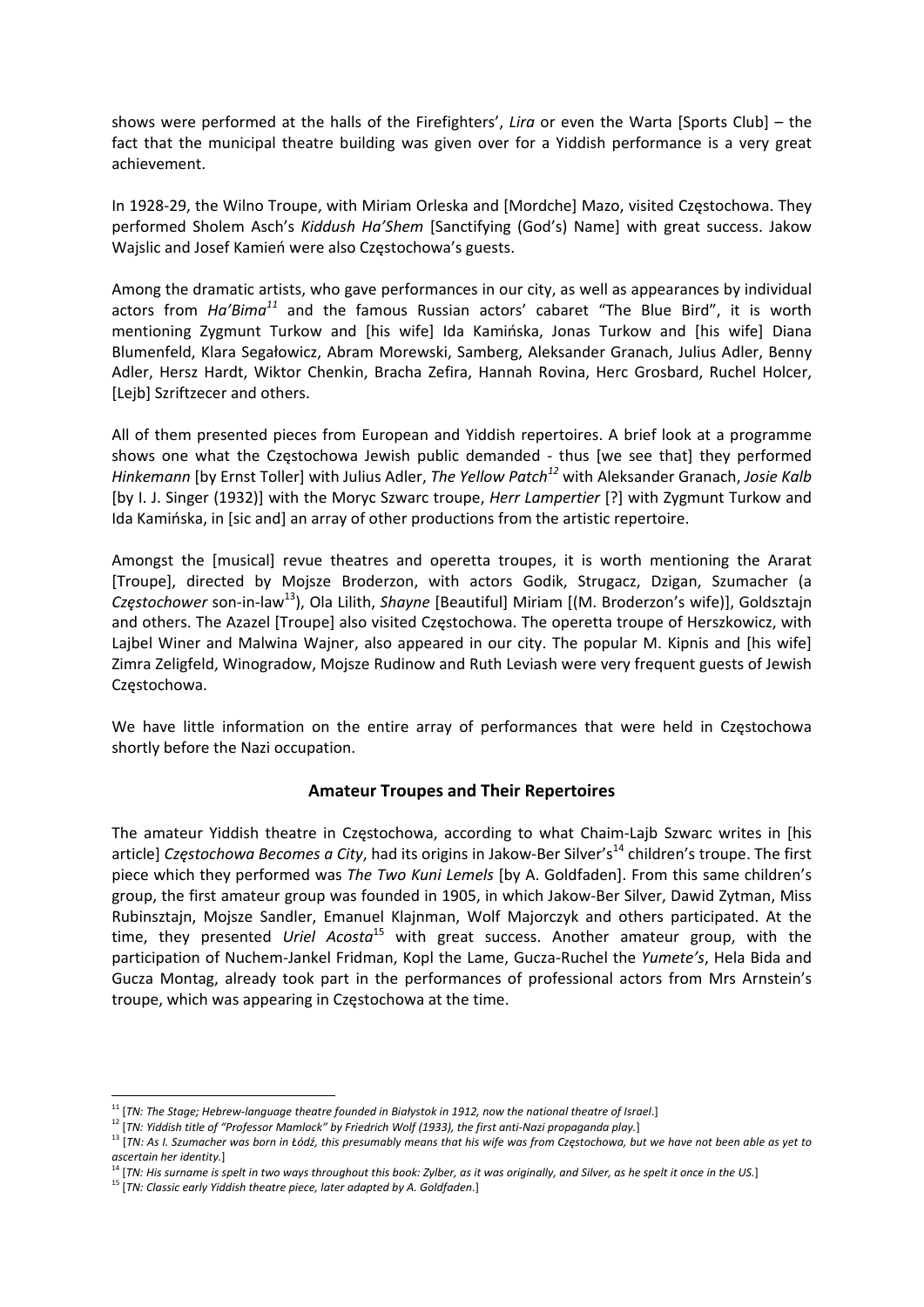

At the end of 1906, the SS [Socialist-Zionist Party] organised an amateur circle under the directorship of Comrade Benjamin, in which Mendel Szuchter, Majer Fajnrajch, Mania and Hendel Szaferenko, Symcha Kalka, Aleksander (Lajbisz Lerer), Alter *Stodoła* [Barn], Lea Herszlikowicz and others participated. They performed *Jean and Madeleine* [?] and *The Jews* by Czirikower [?]. These shows were held at the *Teatr Paryski* [Parisian Theatre], the main venue for theatrical performances by first-rate Polish and Yiddish troupes. This group's show was a great event in Częstochowa.

With the establishment of the Jewish Literary Society and its later unification with *Lira*, a new chapter of Yiddish theatre begins in Częstochowa.

The Jewish Literary Society's drama section's first performance took place, at the *Lira* Hall, on Sunday, 16<sup>th</sup> April 1911. Two one‐acts were presented:

1.) M. Arnstein's *The Eternal Song*, with the participation of M. Fajnrajch, Miss Muszynska, Miss Burkan, [and] R. Federman, and

*A group of the first amateur actors; standing (R‐ L): Chaim the Yumete's and D. Zytman; seated: D. Mendelewicz*

2.) *Bochurim* [Lads] a comedy in one act by Icchak Katzenelson, with the participation of R. Federman, S. Gradon, M. Zylberberg, M. Fajnrajch, Z. Lewensztajn, J. Zylberman, [and] F. Szmulewicz.

That same evening, other performances included *Countenance* by I.L. Peretz, recited by B. Burkan; *The Madman in The Hospital* by [Nathan] Dranov – B. Dawidowicz; *To The Brothers* by [Joseph] Bovshover – Jetta Pakuła; *Peisach is Coming* by I.L. Peretz – R. Federman, [and] *On The Bosom Of The Ocean* by M. Rosenfeld – Dora Szacher. Aron Perec directed the show.

The Jewish Literary Society's second theatrical evening took place on Tuesday, 23<sup>rd</sup> May 1911 at the municipal theatre (Parisian Hall). Four one‐acts by I.L. Peretz were staged:

- 1.) *After Burial*, featuring Madame Miriam Izraels, Jetta Pakuła, [and] Dora Szacher;
- 2.) *An Early Morning*, with Mark Schweid, M. Zylberberg, Miss J. Aronowicz, Dora Szacher, [and] Miriam Izraels;
- 3.) *It's Burning*, with Mark Schweid, Miriam Izraels, R. Federman, [and] J. Zylberman, [and]
- 4.) *Chained in the Synagogue Anteroom*, with Mark Schweid and Miriam Izraels.

The show was directed by Mark Schweid, who spent a certain amount of time in Częstochowa to this end. Miriam Izraels was also brought to Częstochowa by the *Lira* where, with the aid of amateurs, she directed and put on several shows.

On 22<sup>nd</sup> November 1913, the *Lira* held a Sholem Aleichem evening, at which the amateur troupe performed [Sholem Aleichem's] well‐known comedy *People*. The show featured Krak, Aronowicz, Mrs Sobol, Werner, Miss Kromołowska, Pola Mauer, F. Szmulewicz, Miss Rajcher and Miss Szapiro. This was one of the most successful amateur performances.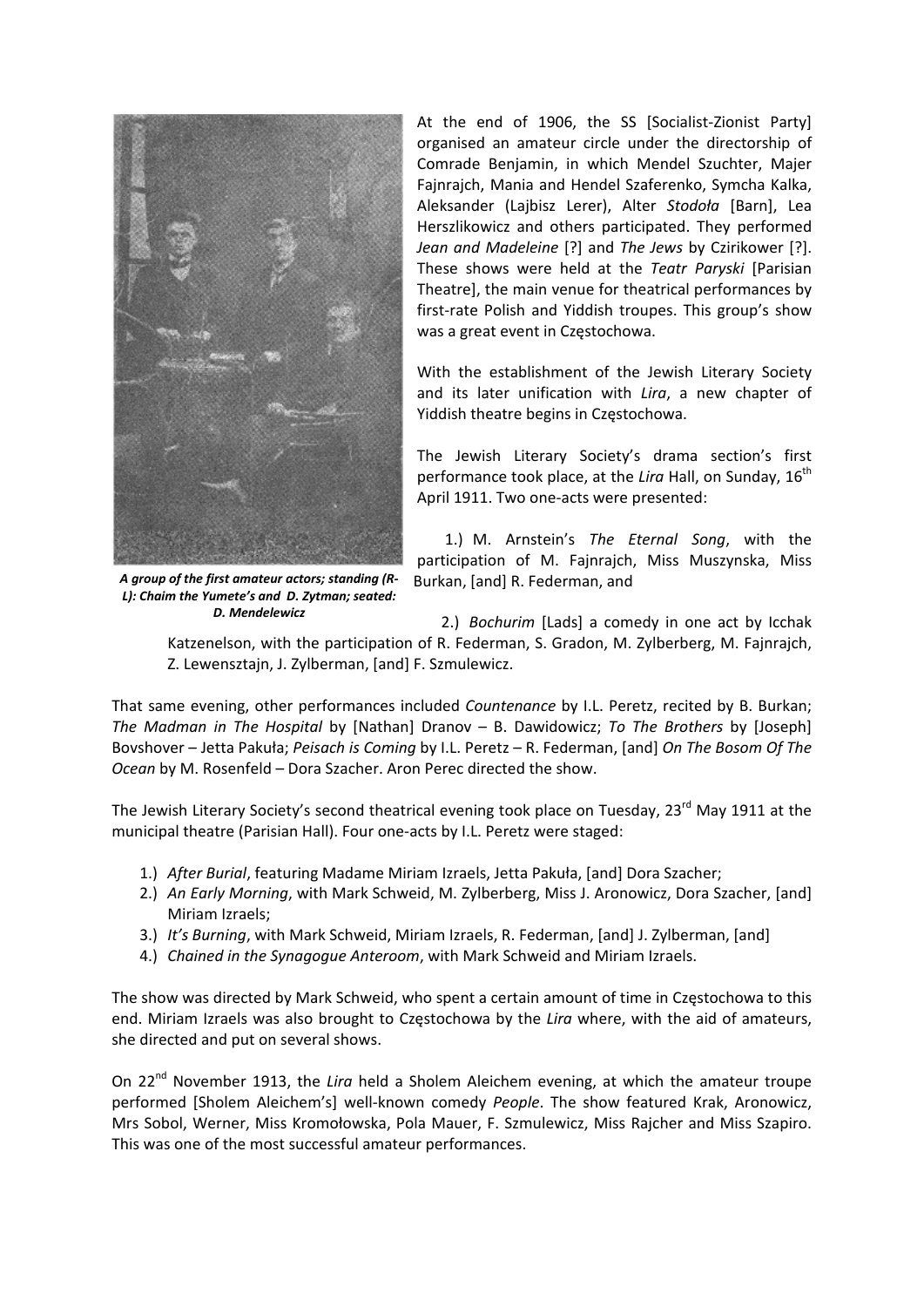

*Miriam Izraels*

Two successful amateur performances at the *Lira* were arranged at the initiative of the Częstochowa Sports Union. The first time, they performed Sholem Aleichem's *Agents*, with the participation of D. Krak, Werner, Szyffer and Prawer. H. Fajwlowicz and Józef Aronowicz also took part in that evening, reciting several monologues. The second time, on 15<sup>th</sup> October 1913, they performed *The Riddle and the Solution* [?], which represented an amateur show, where everyone – the amateur actors, the producer and the prompter – got things mixed up. The performance featured Pola Mauer, Werner and Krak. Gucza Bem – the *Lira's* soloist – also appeared with the Yiddish folksong *Leben Tur Men Nisht* [We are Not Allowed to Live],

accompanied by H. Mokraujer.

On 23rd March 1913, the *Lira* Society held a Purim evening. Mark Arnstein's one‐act [play] *The Question Mark* was performed.

Up to the First World War, the amateur circles carried through an entire array of productions.

During the German occupation of 1914‐ 1918, an amateur troupe called "*Liebhaber von Jiddischen Szenischen Kunst*" [JSK Lovers of Yiddish Scenic Art] was active in Częstochowa. This troupe comprised Jakow‐Icek Zarnowiecki, F. Szmulewicz, Sz.



*The JSK amateur troupe, which performed H.D. Nomberg's Die Mishpuche [The Family]*

Frank, Gotajner, Dora Szacher, Fela Rajcher, Cesia Federman, Rubinsztajn, Raphael Federman and Lajcia Gliklich. The troupe's director was Herszl Gotajner. Among an array of pieces which they performed at the time were H.D. Nomberg's *Die Mishpuche* and *The Jews* by Czirikower. The success of their performances in Częstochowa forced the JSK to give an array of performances in the provincial [towns] around Częstochowa, distinguishing themselves as the best amateur troupe in our city.

The JSK conducted another cultural production on  $10<sup>th</sup>$  June 1916 at the Korso Theatre. This was a memorial event dedicated to the recently‐deceased Sholem Aleichem, with the following programme:

- 1) *On The Fresh Grave*, recited by Cilia Horowicz and illustrated with a living picture [*tableau vivant*] by the artistic painter Perec Willenberg;
- 2) Speech by Józef Aronowicz about Sholem Aleichem;
- 3) *On My Grave*, recited by D. Szacher;
- 4) *Keinehora* [No Evil Eye], performed by Alter Rotbard;
- 5) *The Gymnazjum*, read by J. Aronowicz.

In the second part of the function, Sholem Aleichem's comedy *People* was performed, starring J. Aronowicz, Werner, D. Szacher, Pola Mauer, Rotbard, Miss Gela Rozenberg and Fela Rajcher.

The last years of the War and the first period of the new Poland brought a certain standstill in the activity of the Częstochowa Yiddish amateur circles. But, on 4<sup>th</sup> April 1920, the drama section of the *Vereinigte* Workers Club renewed its cultural work and performed F. Bimko's piece *The Thieves*. The